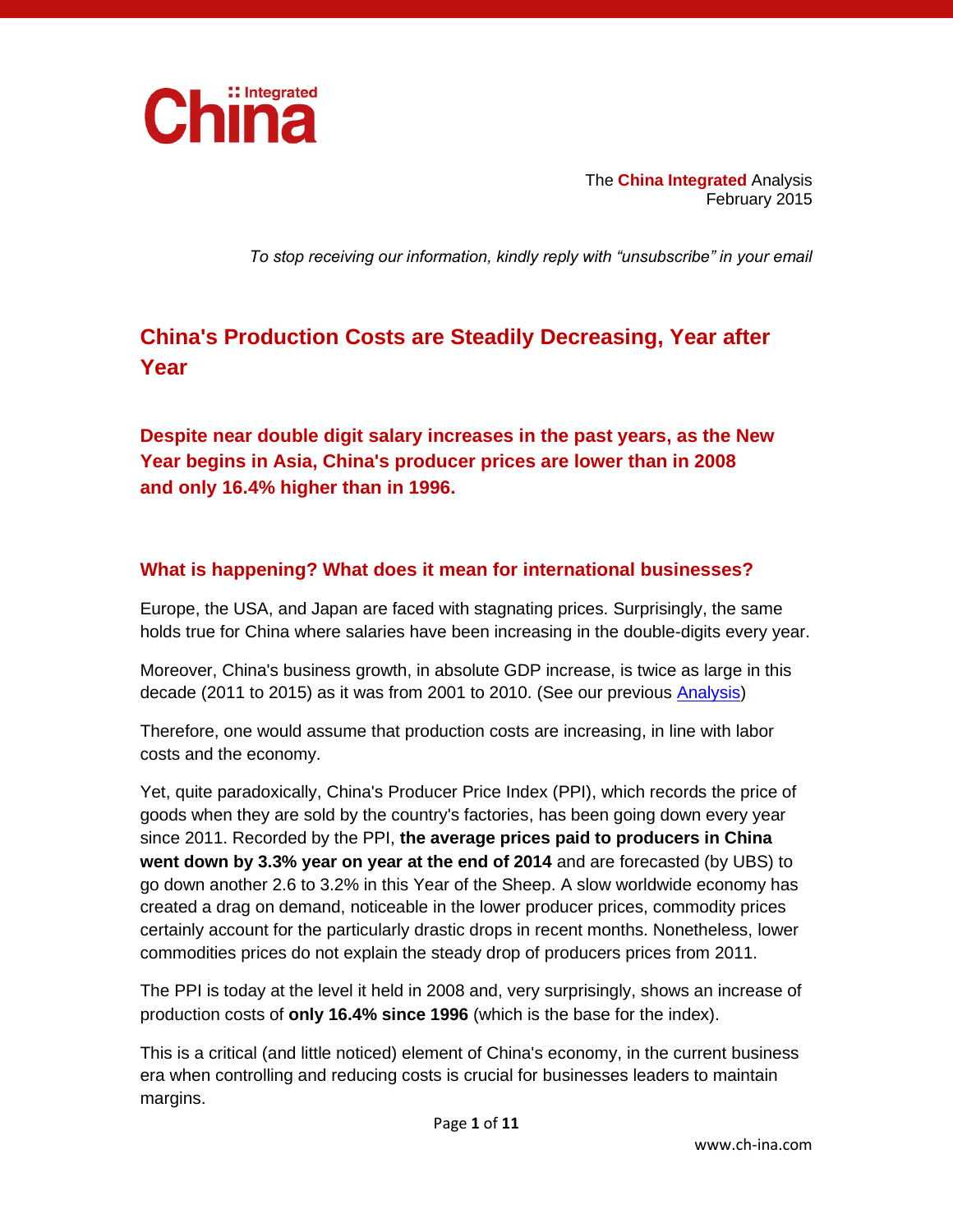Understanding this appears even more important to us today, when uncontrollable external factors often come into play, such as the currency appreciation that Swiss enterprises experienced a month ago, sending the cost of Swiss products 15% higher on international markets.



How and why is this at all possible?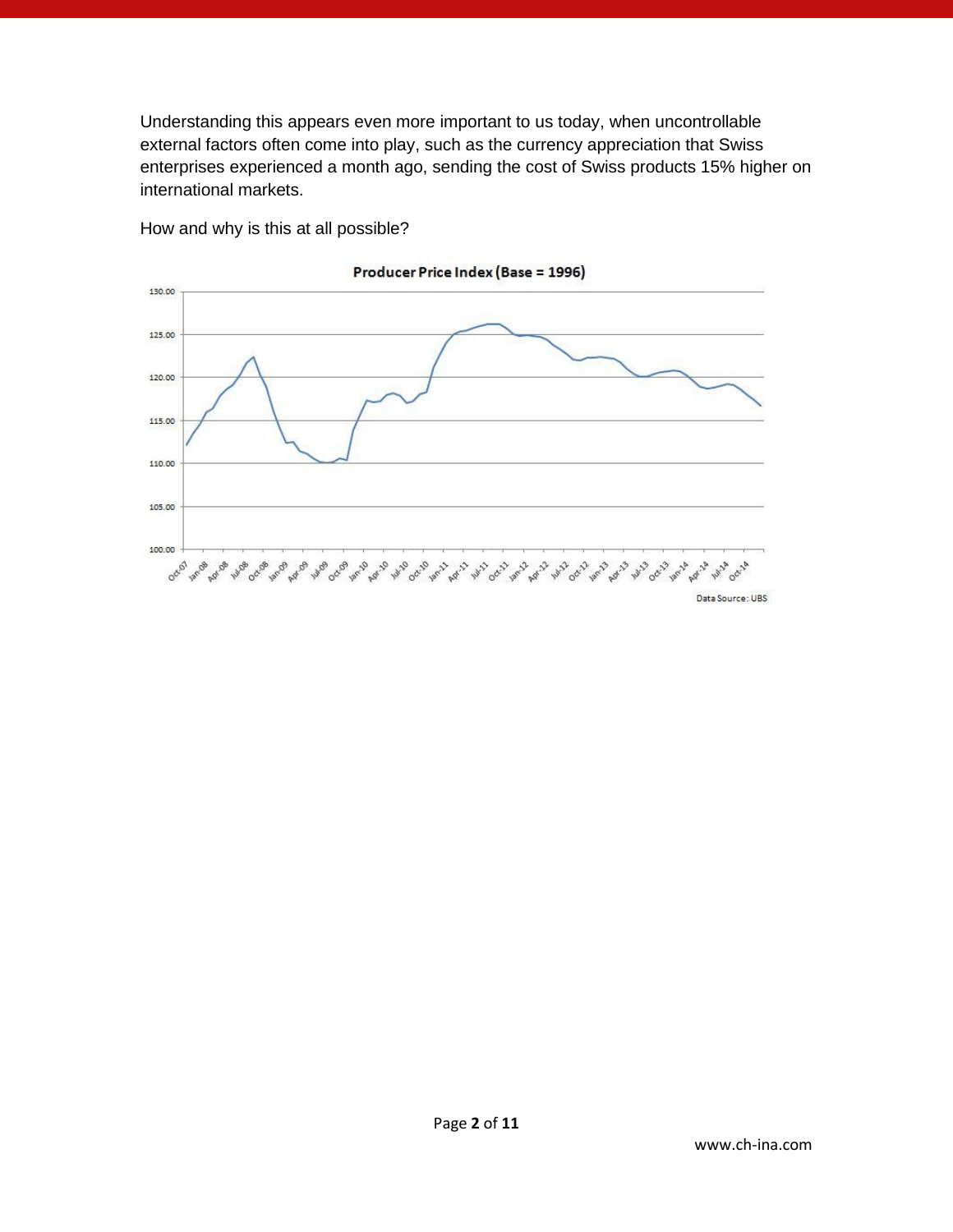### **The explosion in labor costs is not eroding China's competitiveness**

This is a first point to notice, even though from 2006 to 2014, **in just 8 years** that included the worst economic crisis that the world went through since World War II, **China's average manufacturing wages tripled.**



## **China Average Yearly Manufacturing Wages**

This explosion of labor cost is often mentioned as a defining point in China's overall economic direction and competitiveness, indicating that Chinese producer advantages have already peaked. International businesses moving operations to new low cost countries or back home are presented as examples of a new trend of China's competitiveness erosion.

Sporadic reports of labor shortages in the coastal areas of China are highlighted to indicate that labor cost increases are due to market forces, which in turn are bringing China's manufacturing competitiveness to its limits. As a consequence, many believe that the time has come for businesses to look for new, more profit-friendly production locations.

Most of these reports overlook the fact that manufacturing wages increase for a large part because of government ordered increases in minimum salaries, which are part of China's overall strategy of increasing domestic consumption. Indeed, consumption rises most when those at the lowest salary level get a higher disposable income. The betteroff are most likely to save a larger part of their salary. In addition, China's middle class is still today a minority of the consumers, further increasing their buying power will not be the optimal action for increasing the overall consumption in the country.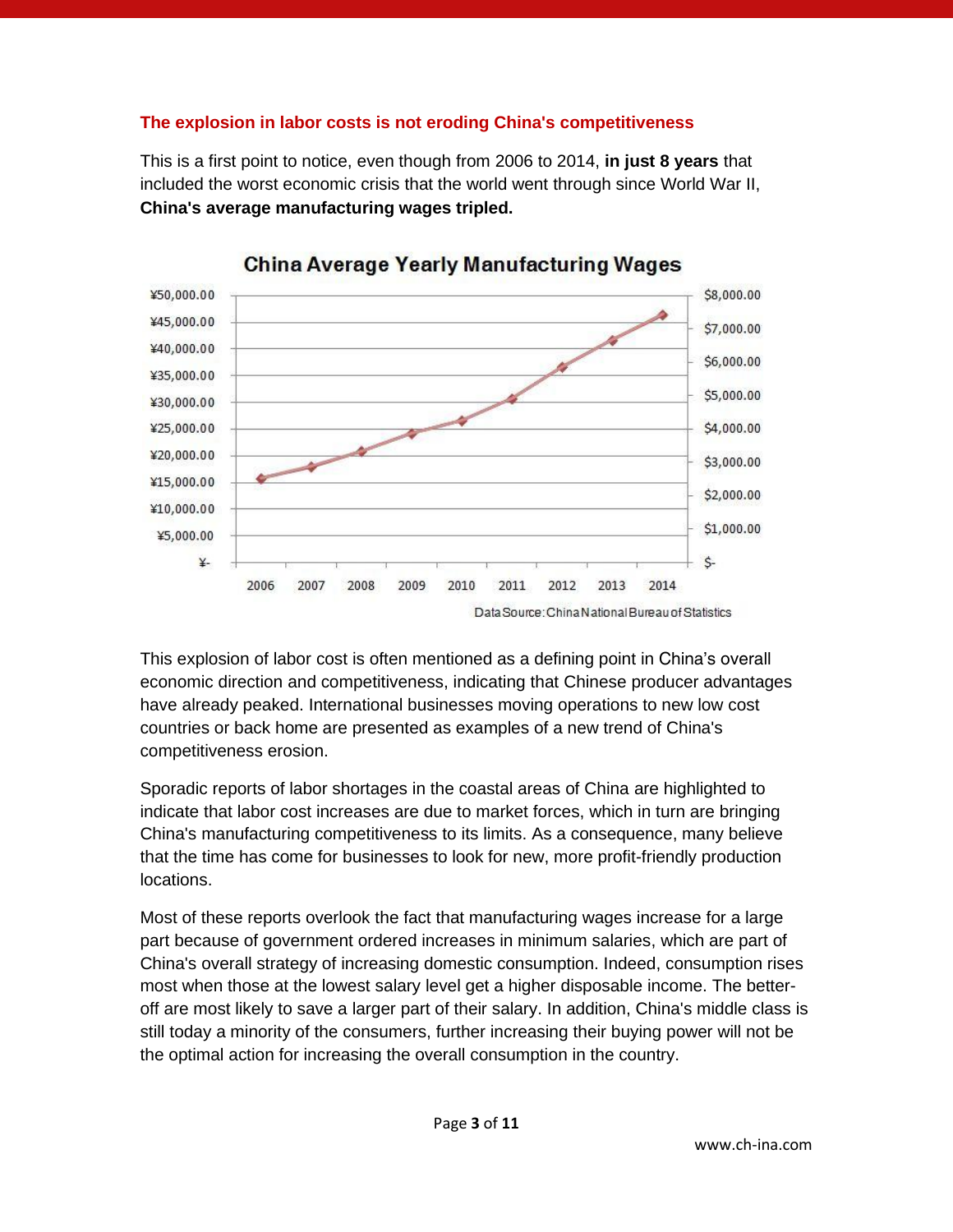



 $\overline{\phantom{a}}$ 

The drastic increases in minimum wages represented above are certainly pushing manufacturing for low-cost, large quantity, labor intensive items (such as mass market cotton t-shirts, other similar garments, sports shoes, and plush toys) to lower cost destinations such as Cambodia or Bangladesh. In spite of the talk about this move to lower cost countries, we do not find evidence on a macro level.

It is also a fact that international companies are "reshoring." According to a Boston Consulting Group survey, 21% of US companies in China are relocating production back to the USA or a planning to do so<sup>1</sup>. BCG estimates that at least 200 companies have already moved back.<sup>2</sup>

Japanese multinationals are also making the move. Panasonic's President announced in January that the company will be relocating most of their home appliance manufacturing out of China and back to Japan.<sup>3</sup>

The primary reason cited for moving production back home is fast increasing labor costs.

However, if rising labor costs are the deciding factor, then it would stand to reason that these companies should be moving to lower cost countries such as Vietnam. Indonesia, as an example, has even lower costs than Vietnam (see chart below).

<sup>&</sup>lt;sup>1</sup> Crooks, Ed. <u>"US Manufacturers 'R[eshoring' from China.](http://www.ft.com/cms/s/0/e14d6cae-249d-11e3-8905-00144feab7de.html#axzz3RleBh2MN)</u> *Financial Times*. September 24, 2013.

<sup>2</sup> Northam, Jackie. ["As Overseas Costs Rise, More U.S. Companies are 'Reshoring.'](http://www.npr.org/blogs/parallels/2014/01/22/265080779/as-overseas-costs-rise-more-u-s-companies-are-reshoring) *National Public Radio*. January 27, 2014.

<sup>3</sup> Wang, Z., Li, X. ["Panasonic Joins Trend of Reshoring out of China."](http://www.chinadaily.com.cn/business/tech/2015-01/08/content_19268443.htm) *China Daily*. January 8, 2015.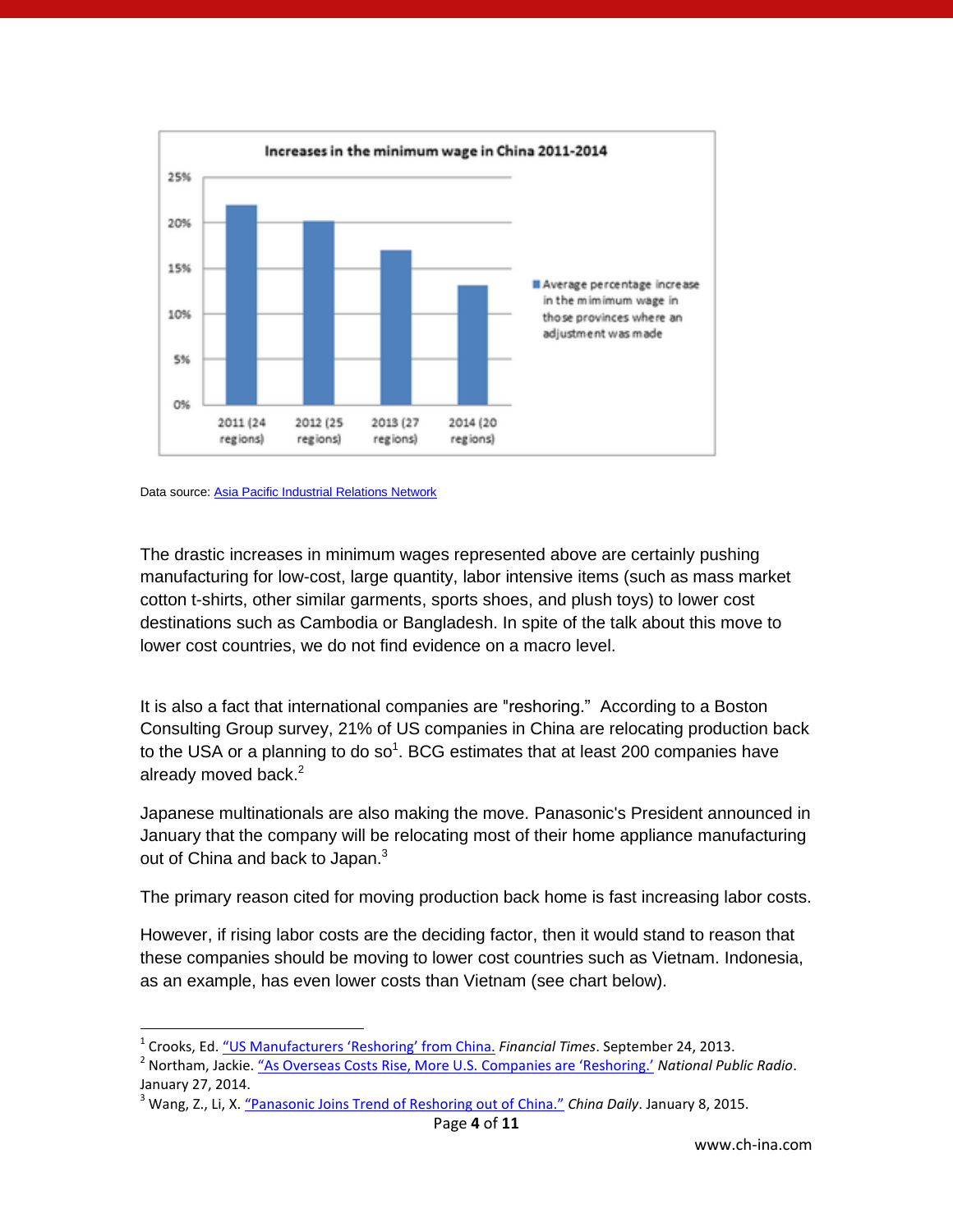Despite the consistent double digit growth of labor costs in China, the inland China wages are still very close to those of Vietnam (as shown below). Anhui, for example, is only a couple of hours away from Shanghai by high-speed train and around 20% higher than Vietnam in terms of labor costs.



Surely other, more determining factors must be at play.

### **China's exports continue to gain world market share**

 $\overline{\phantom{a}}$ 

If labor cost increases would be critical to the relocation of productions, one would expect Chinese exports to lose ground. Yet, the opposite is happening.

China's export performance has been stellar. After China's entry into the World Trade Organization in 2001, its exports increased at a dizzying rate to nearly 1.2 trillion U.S. dollars by 2009, the same year it eclipsed Germany to become the world's top exporter. China's global share of exports expanded from 4.3% to 9.6% in that same time period.<sup>4</sup>

<sup>&</sup>lt;sup>4</sup> Sirkin, Harold., Zinser, Michael., Hohner, Douglas. "<u>Made in America, Again: Why manufacturing will</u> [return to the U.S.](http://www.bcg.com/documents/file84471.pdf)" *The Boston Consulting Group.* 2011, and United Nations Conference on Trade & Development Data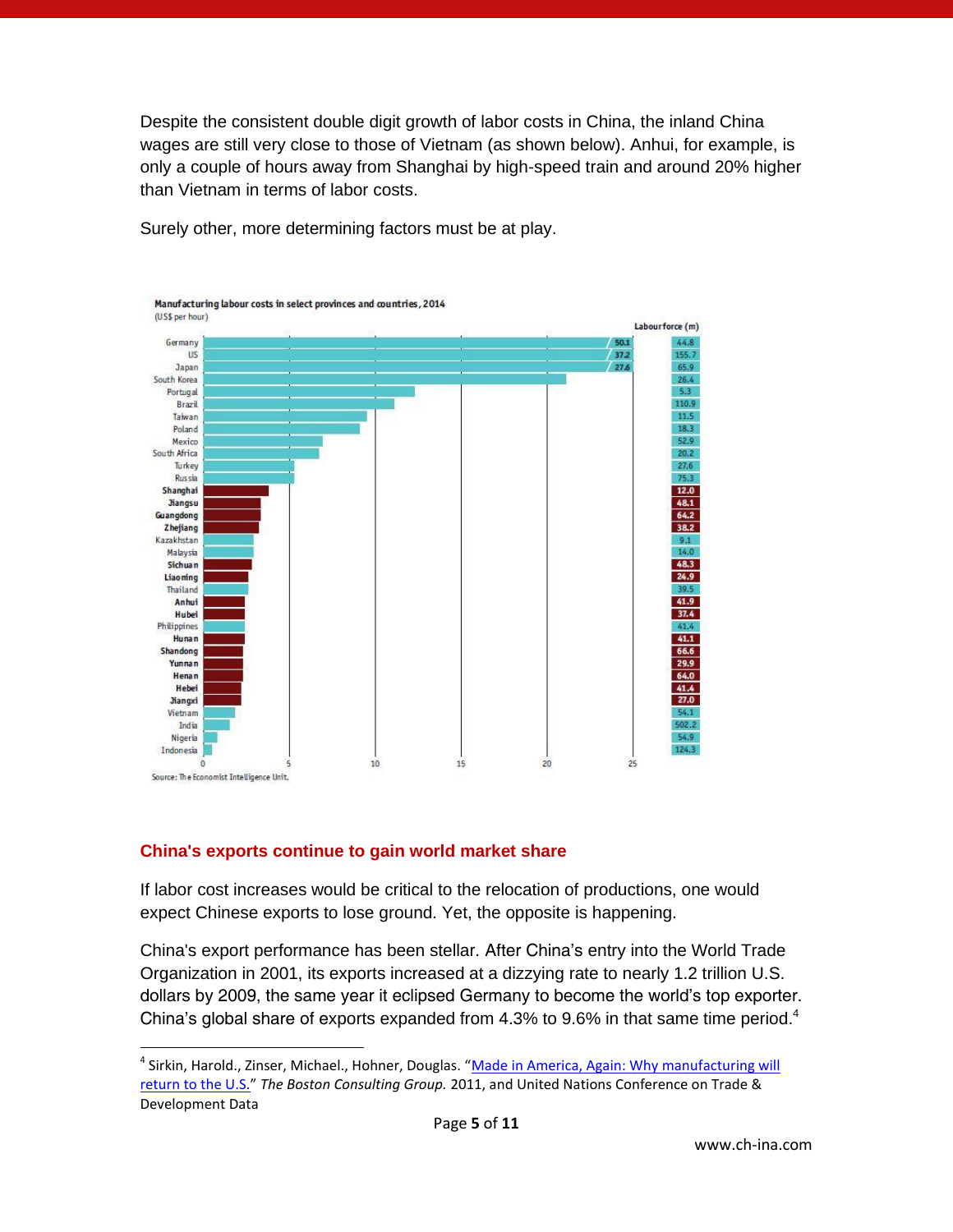Moreover, these increases occurred in both labor-intensive assemblies and heavy industry/high-tech, increasing China's global share of exports from 17.4% to 32.1% in apparel, 7.5% to 25.9% in furniture, 4.1% to 19.5% in ships, 6.5% to 27.8% in telecom, and 4.9% to 32.6% in office machines and computers.<sup>5</sup>

Since then, China's export share of the world market continued to expand. The country doubled its exports from approximately USD 100 billion worth of goods per month in 2007 to 200 billion monthly at the end of 2014, consistently outperforming average world export growth. In 2009 China accounted for 9.6% of total world exports (in current US\$), while in 2013 it accounted for 11.7%.<sup>6</sup>

|                                    | 2009   | 2010  | 2011  | 2012  | 2013  | 2014 | 2015<br>forecast |
|------------------------------------|--------|-------|-------|-------|-------|------|------------------|
| China<br>Export<br>Growth          | $-16%$ | 31%   | 20%   | 7.9%  | 7.8%  | 4.9% | 7.5%             |
| China Share<br>of World<br>exports | 9.6%   | 10.3% | 10.4% | 11.1% | 11.7% |      |                  |



#### China Export of Goods 2001-2013

<sup>&</sup>lt;sup>6</sup> [United Nations Conference on Trade and Development.](http://unctadstat.unctad.org/EN/)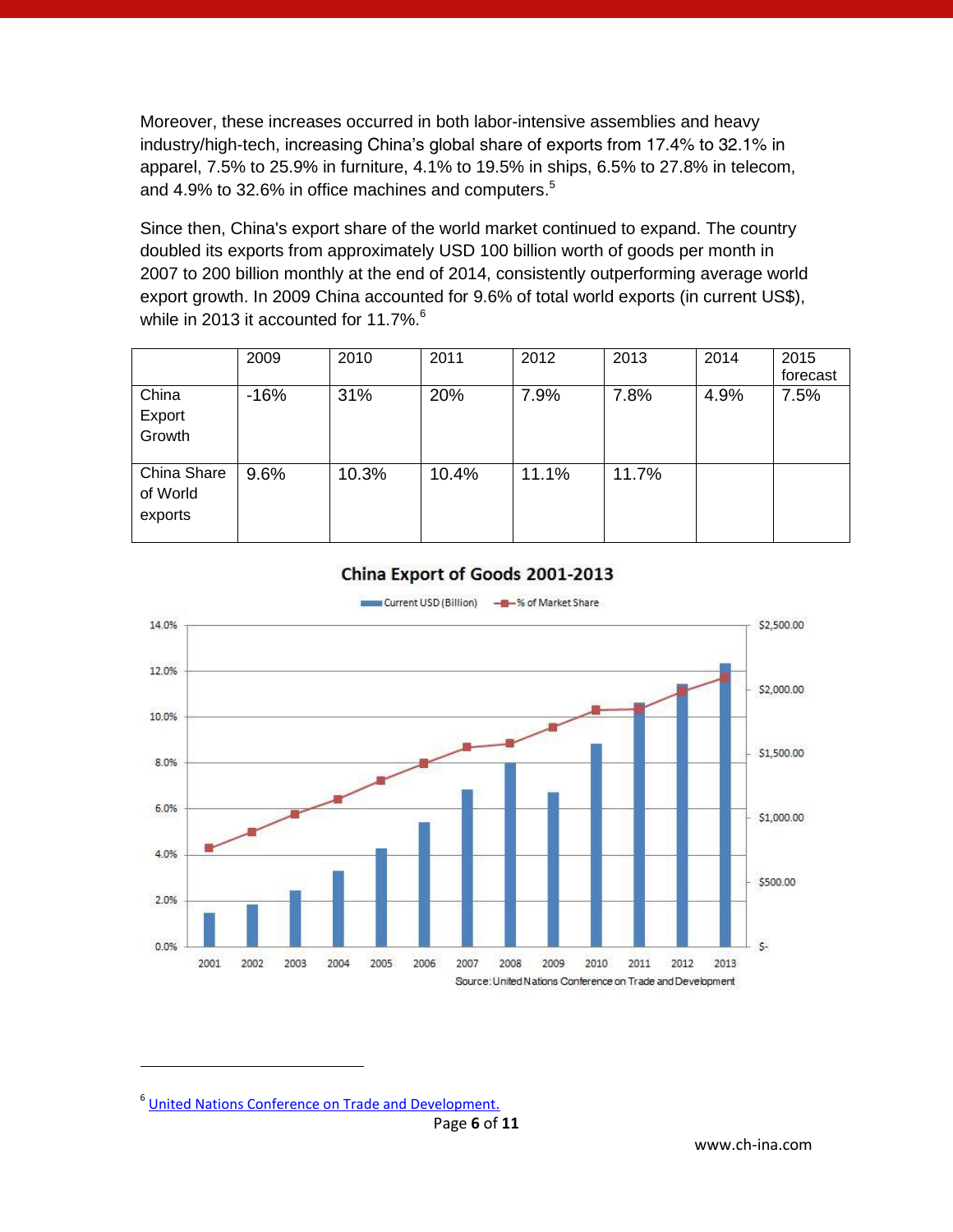## **Automation is offsetting labor cost increases**

All things considered, it is clear that much higher labor costs have not increased China's production costs or reduced China's export competitiveness. As a result, higher wages should not be a fundamental reason for reshoring or moving production to lower costs countries.

As a matter of fact, the textile industry is showing steadily increasing profits. This is taking place even though textiles are one of the most sensitive industries to labor cost increases. Due to high labor-intensiveness, textiles are traditionally the industries that move first to lower cost locations.



# Figure 36: Textile

Source: CEIC, UBS estimates

Moreover, in 2013 China was responsible for 37.1% of all textiles produced worldwide, and 80 percent of all man-made fibers are also delivered from China. In 2013, China's textiles industry grew 8.3% and it is estimated to have grown 7.4% in 2014.<sup>7</sup>

Instead of this growth both in turnover and profits, we should see decreasing profits and a decelerating or stable growth if the industry were under heavy pressure from relocation abroad.

<sup>&</sup>lt;sup>7</sup> Textile World. "<u>[A New Openness in China](http://www.textileworld.com/Issues/2014/November_December/Features/A_New_Openness_In_China)</u>." November, 2014.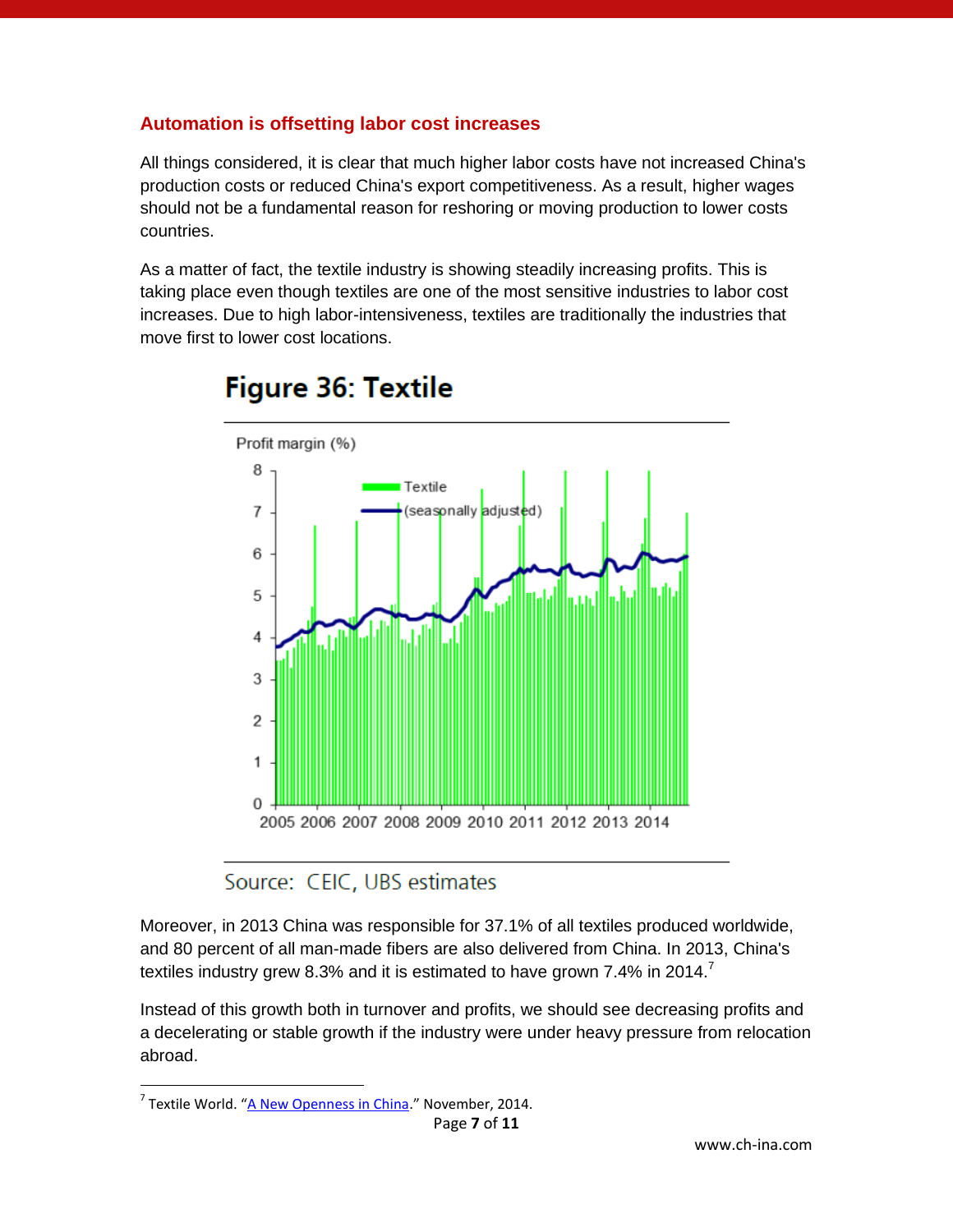Since there is some reshoring to the USA in the textile industry, such examples can provide us more interesting insights.

The cost of making garments, due to the incompressible labor-intensiveness of the activity (no one has invented sewing robots or machines that make garments, up to now), is still significantly more expensive in the USA than in Asia:



How Much It Costs to Make a Hoodie Representative wholesale costs, according to Bayard Winthrop, the founder of American Giant.

However, fabrics and the garment accessories (so-called "trims") actually cost less. All in all the total cost difference is still 20% in favor of Asia. It is not high enough, though, to make an Asian production a no-brainer. Indeed, being close to clients and therefore being able to deliver "in real time" allows adaptability to fashion or customer tastes and minimization of risk on inventory, as opposed to weeks spent travelling by sea. As a result, some garment companies are expanding again in the USA and in Europe; **US textiles export increased as much as 37%** in 2012.

A key factor enabling this (still modest) revival is the new competitiveness of textiles materials producers. This competitiveness is even luring Chinese companies to open spinning mills in the USA. The Hangzhou Ke'er Group is an example: it is currently building up a cotton yarn factory in South Carolina.

Spinning cotton in the USA has again become a lucrative activity, even attracting private equity investors. What has changed?

A US cotton spinning mill which was closed in the 90s and has been re-opened in 2010 (by Parkdale Mills, in Gaffney South Carolina) gives us an important clue. There is a fundamental difference in this mills' production of today when compared to its previous life: the factory currently produces 1.1 ton of yarn per week with 140 employees. That **same production would have required over 2'000 people in 1980**. 8

In the specific case of cotton spinning, the USA has other advantages in addition to efficiency through higher technology. US cotton is competitive internationally and energy

<sup>&</sup>lt;sup>8</sup> Clifford, Stephanie. "<u>[U.S. Textile Plants Return, With Floors Largely Empty of People.](http://www.nytimes.com/2013/09/20/business/us-textile-factories-return.html?pagewanted%3Dall&_r=0)</u>" The New York Times. September 19, 2013.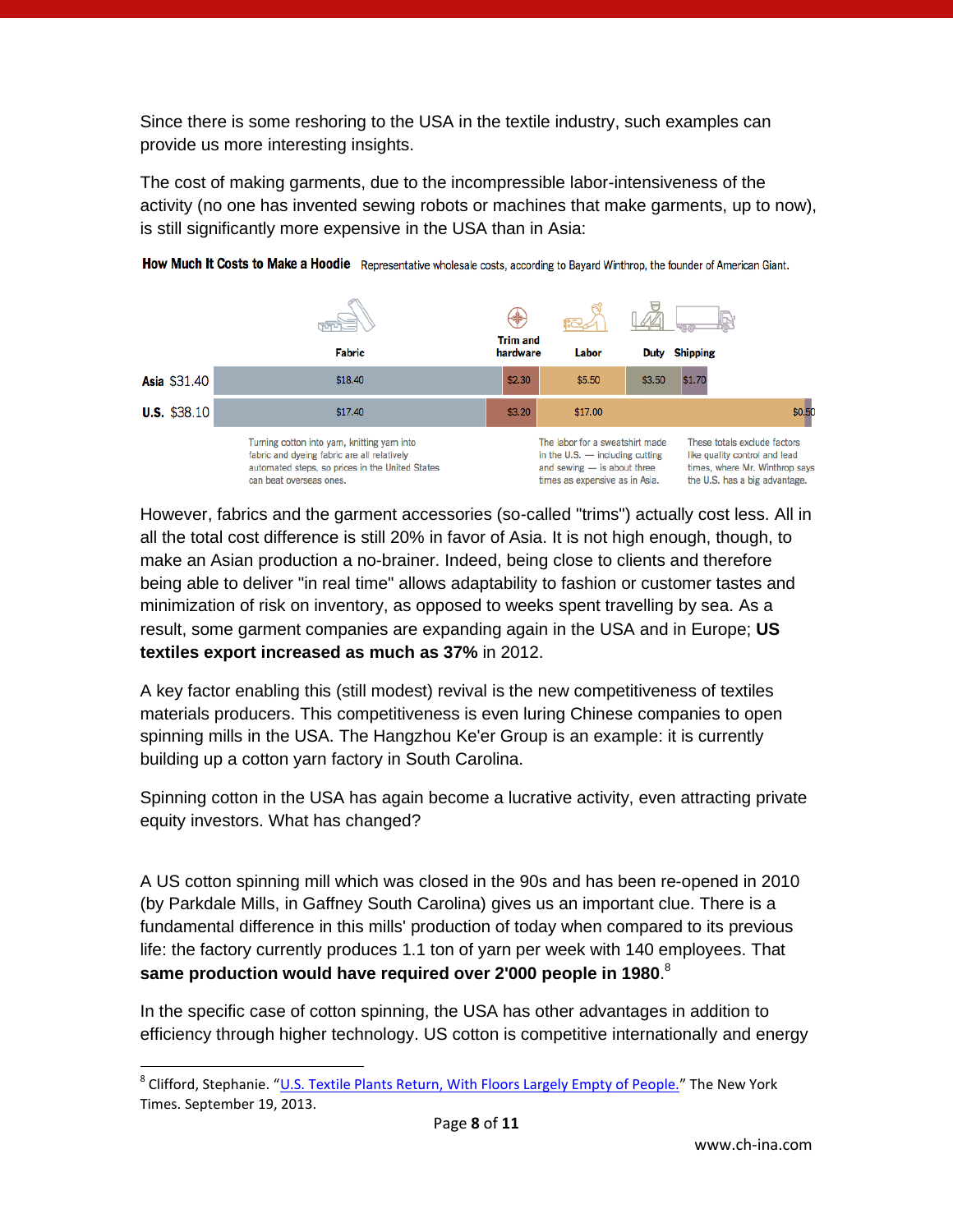prices have come down to half the level in China. Land is also cheaper in the US than in China.

Still, the fundamental lesson is that in much of the manufacturing sector, **automation in developed countries is making the cost of labor less and less relevant**, because plants can produce more and more with fewer and fewer workers.

In other words, the key factor providing renewed manufacturing competitiveness to developed economies is not necessarily the increase in labor costs in developing ones. What really is having a stronger impact is the ability of developed economies to replace workers with machines.

The process of replacing labor with machines is accelerating with technology developments in IT and artificial intelligence, while systems prices are falling fast. Today, a robot performing repetitive tasks **costs 10 times less** than **10 years ago.<sup>9</sup>**

Automation is also a fundamental factor allowing China's manufacturing to remain competitive in the face of steep labor cost increases.

Little known is the fact that the People's Republic became the biggest robot market in 2013, accounting for about **20%** of world sales. On average, the **total supply of industrial robots in China has increased by about 36% every year between 2008 and 2013**.

If we were to hope that such large new installations of robots will soon realize China's productivity potential, we would be mistaken:

China had almost **20 times less robots** per manufacturing employee in 2013 than Korea.



<sup>&</sup>lt;sup>9</sup> <http://www.reuters.com/article/2015/02/10/us-manufacturers-robots-idUSKBN0LE00720150210>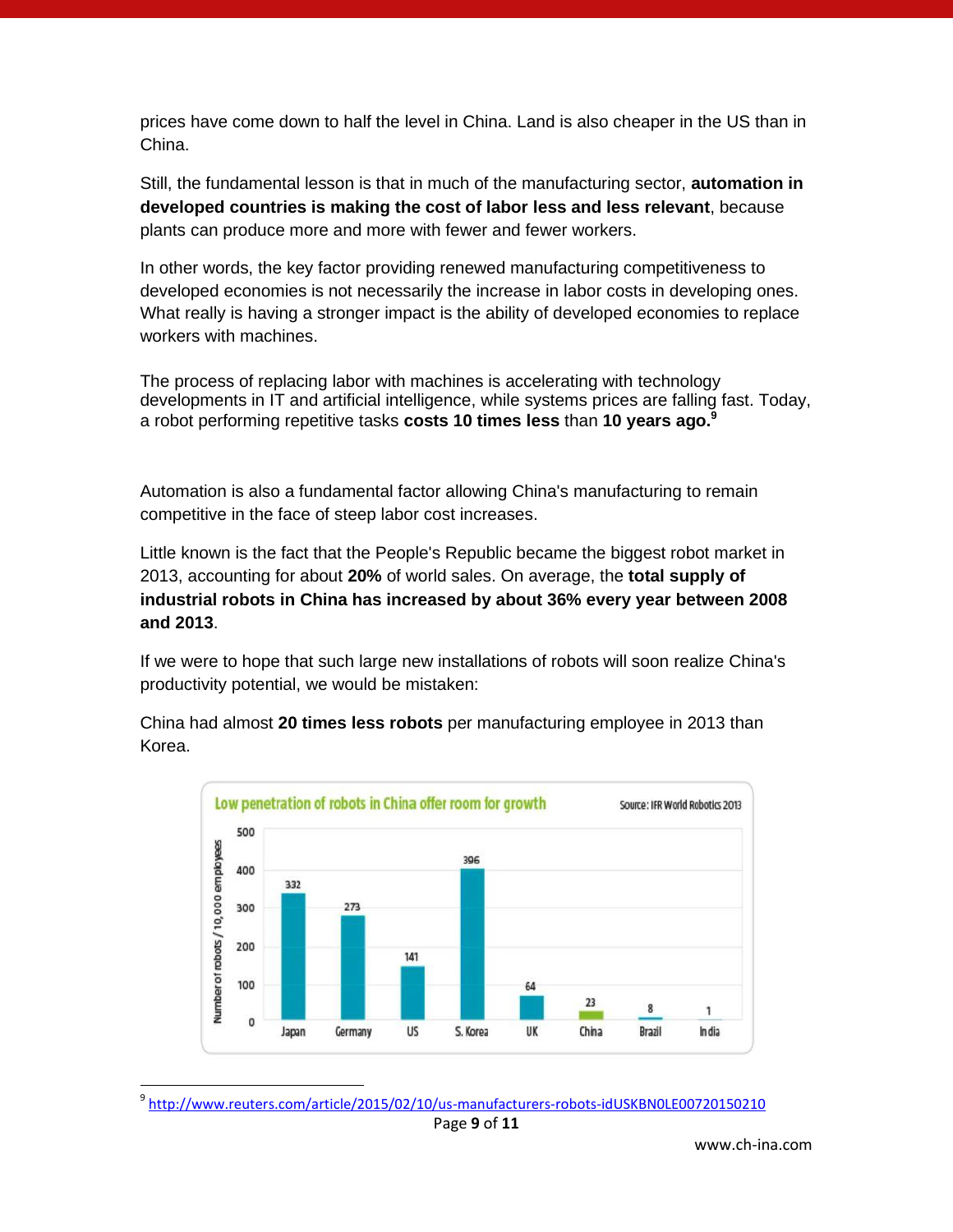## **Looking ahead, what does it all mean for us?**

Except for the obvious conclusion that it is the right time to expand in China for robotics and automation companies, here are some consequences that may be useful to most of us:

First of all, **technology is going to matter more** to businesses, not only in developed economies but also in China. Services, too, will gain enormous opportunities through technology thanks to the increasing availability of large sets of consumer data, allowing companies to better serve Chinese customers. Given the importance of this factor, it is crucial to understand what is happening in China on the science and technology scene. We look forward to providing you with more information on the subject in a next analysis to avoid making this one too long.

**Proximity to customers** will also be more essential, provided that well educated people and machines are available. Indeed, when the cost of labor loses its relevance and technology takes over, costs in different locations will tend to get closer. If the capabilities to customize and operate the machines are available, production will be best carried out close to the customers. With similar costs, proximity to customers will allow businesses will provide the advantage of better understanding and satisfying client's needs. (That is additional to saving on customs duties as well as transportation costs and time.)

From this point of view, China's enormous potential market and enormous efforts put into developing technology provide the country the opportunity to become an even stronger manufacturer. (On the other hand, other developing countries with large populations will be slow to catch up, if they cannot keep up in technology development.)

For foreign companies this also means **providing sufficient flexibility to their local operations to take advantage from clients' proximity** and to adjust to local customers. This shows up in our [2014 China Business Survey](http://www.ch-ina.com/publications/books/2014-ceibs-china-business-survey/), identifying "lack of support and understanding from the head office" as the second greatest internal challenge of a foreign company in China.

**China will remain cost competitive for production.** The current export competitiveness of China and its enormous potential for automation speak for themselves: wages can keep increasing and workers can be replaced by robots for a long time. (Meanwhile, wage increases are also slowing down. it will be interesting to know what the next 5-year plan, starting in 2016, has in store in terms of minimum wages increase.)

This, however, depends on China being able to train a well educated work force fast enough. Education will be a challenge, but China has the opportunity to draw on an enormous pool of Chinese studying abroad to compensate for the deficiencies of the